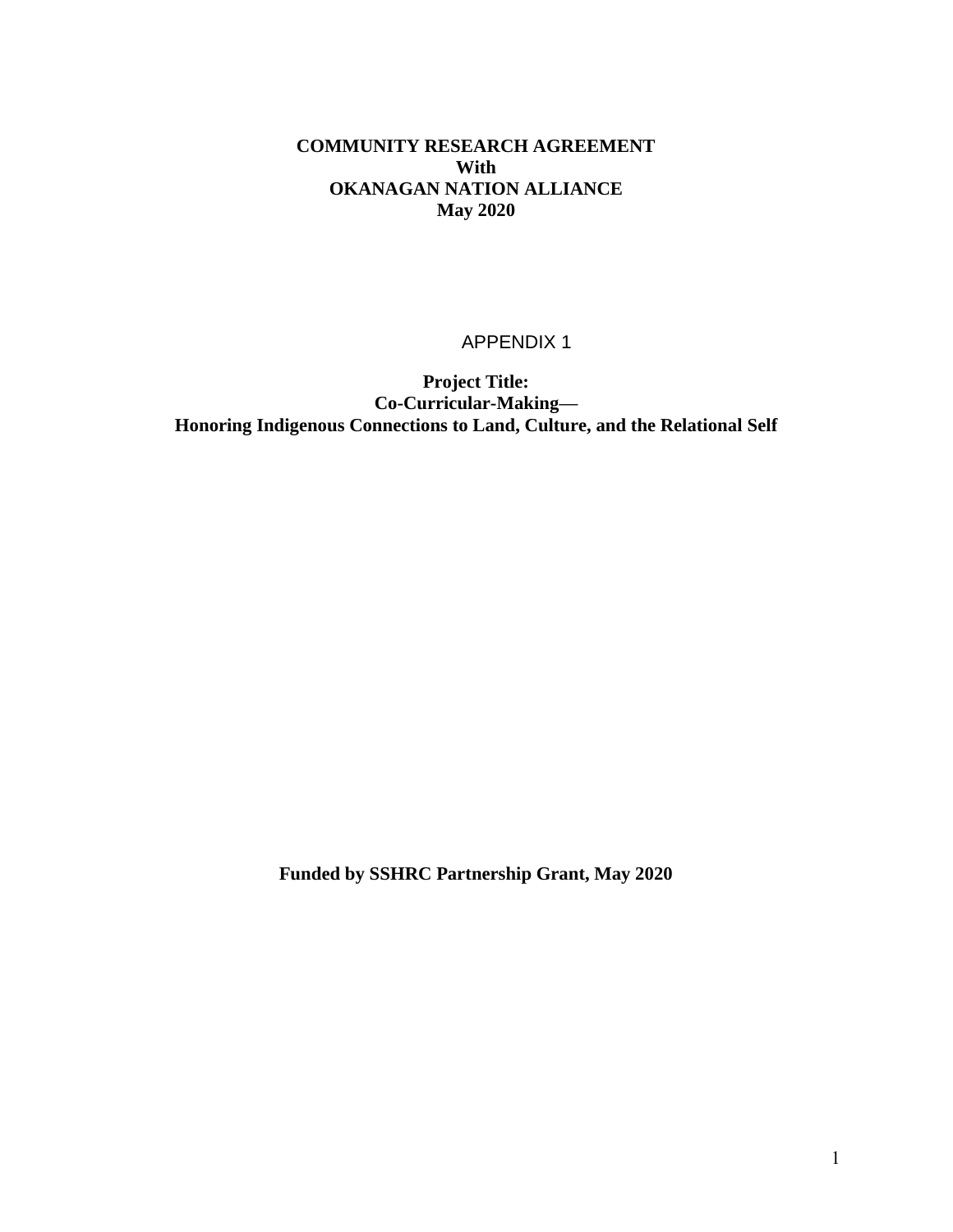# **Table of Contents**

| <b>SECTION 2: RESEARCH/COMMUNITY PARTNERSHIP3</b> |
|---------------------------------------------------|
| <b>SECTION 3: RIGHTS AND RESPONSIBILITIES4</b>    |
|                                                   |
|                                                   |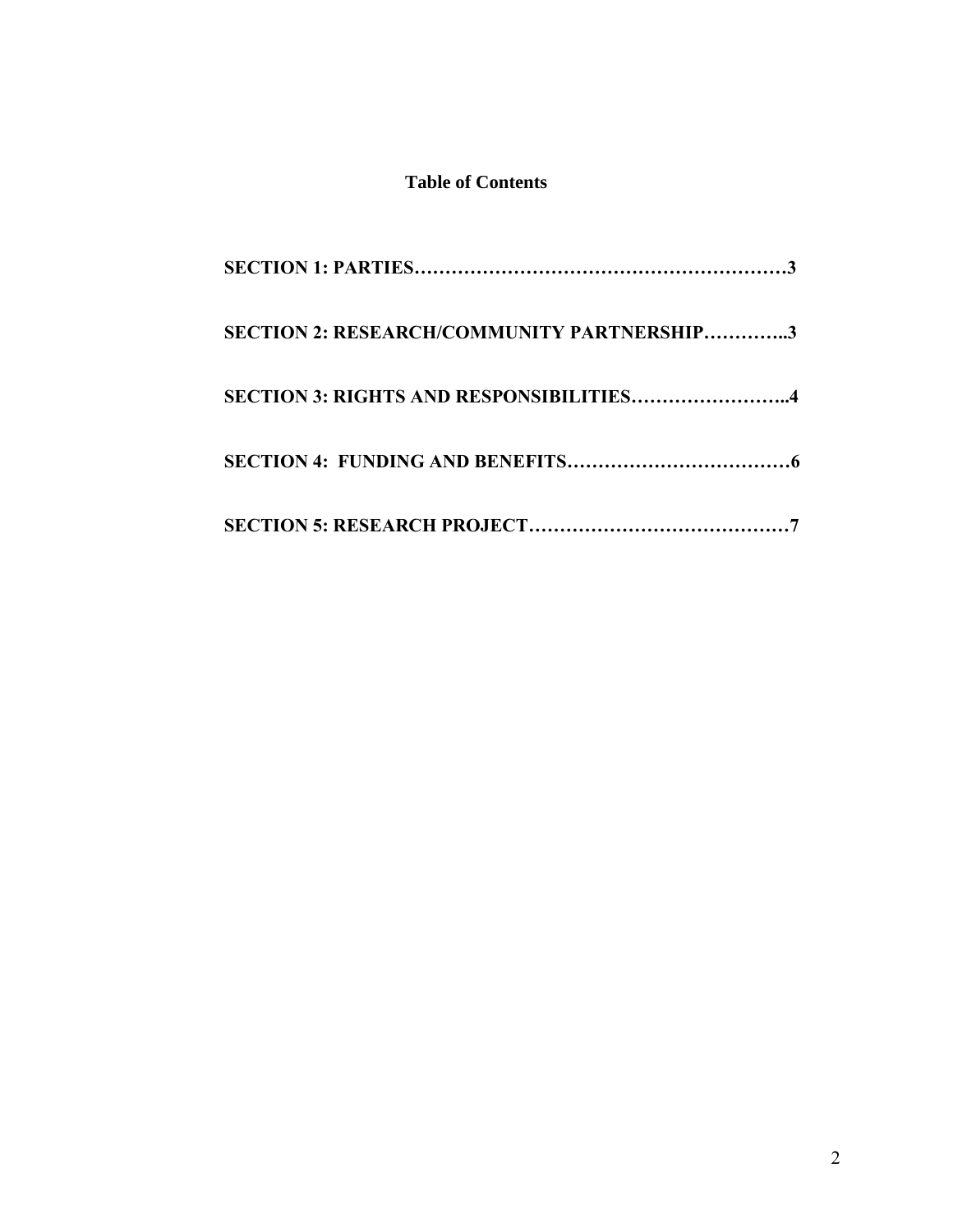### **Community Research Agreement**

**Project Title:** Co-Curricular-Making: Honoring Indigenous Connections to Land, Culture, and the Relational Self

### **SECTION 1: PARTIES**

Parties entering into the Community Research Agreement are:

**Community:** The Okanagan Nation Alliance (ONA), the Tribal Council for the seven members Syilx Bands comprising members from : Osoyoos Indian Band, Penticton Indian Band, Lower Similkameen Indian Band, Upper Similkameen Indian Band, Upper Nicola Band, Westbank First Nation and Okanagan Indian Band.

**Researchers:** Investigators from the Okanagan School of Education and Faculty of Education, University of British Columbia; University of Alberta; University of Ottawa; University of Toronto; and Central Okanagan School District (See p.4 of accompanying research overview: Project Partners, Collaborators, Investigators and Contacts).

#### **Additional Community Partners:**

Central Okanagan School District IndigenEYEZ Kelowna Art Gallery Kelowna Museums Society

#### **SECTION 2: RESEARCHER/COMMUNITY PARTNERSHIP**

The development of this research is based on ongoing, sincere communications between all parties. Every effort will be made to address concerns expressed by either party, through the mechanisms outlined. Communication on all aspects of the work will be regularly undertaken. Representatives from ONA and the Research team will be communicating directly throughout this project. A working group made up of representatives selected by ONA and all other community partners with the principal investigator (Dr. Margaret Macintyre Latta) of the research will be responsible for ongoing coordination and communication with their respective stakeholders (see p. 7 of accompanying research overview, Partnership Advisory Strand).

#### PRINCIPLES 1,2:

1. Communication, honesty, transparency and trust:

The development of this project is based on communications between researchers and ONA, the designated governing body for the Okanagan Territory. All efforts will be made to incorporate and address concerns and recommendations at each step of the project. The UBC/ONA governance strands will meet on a regular basis (see p. 7 of accompanying research overview, Governance and Communications).

2. Commitments:

a. The community's main commitments to the researchers are to: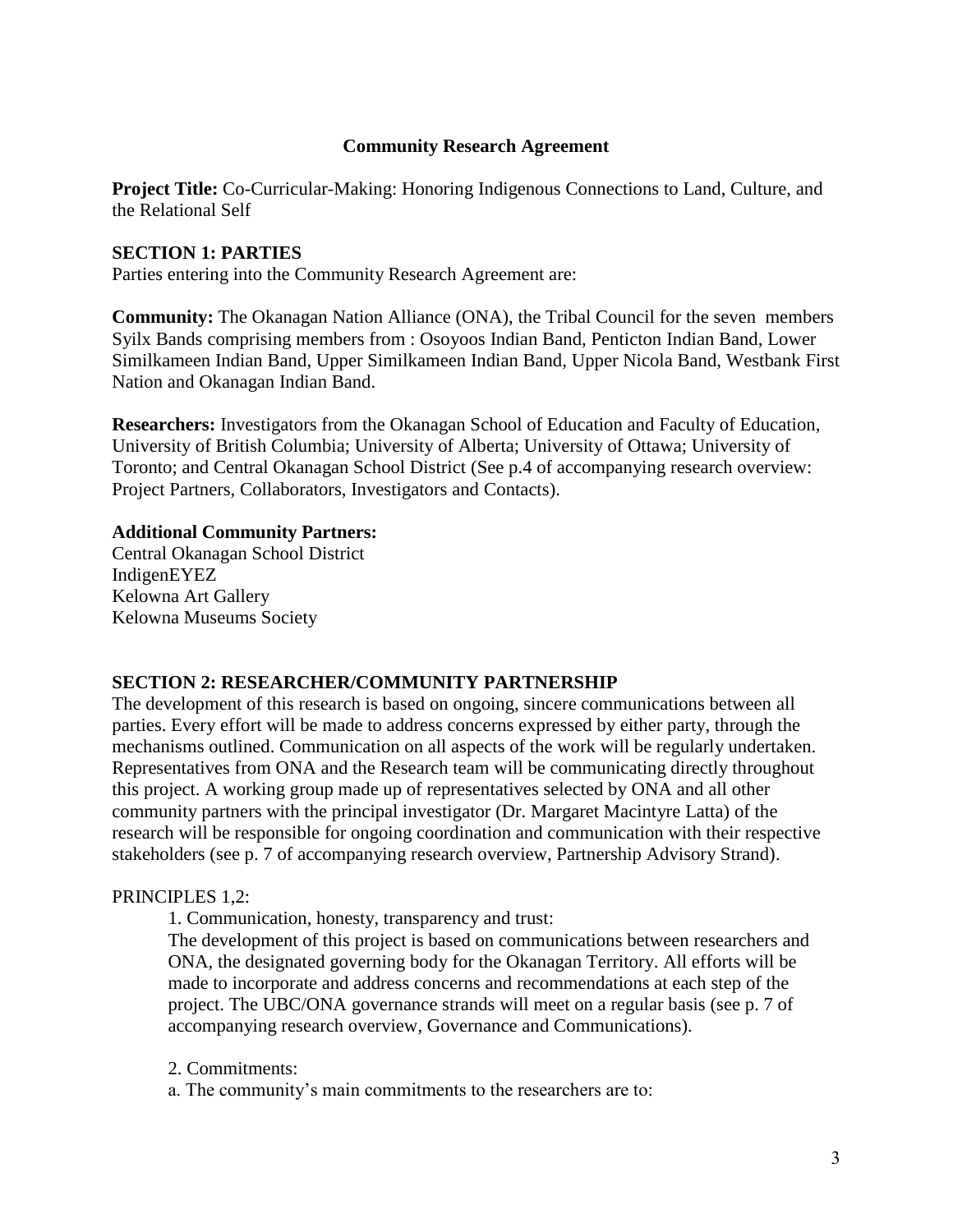i. Recommend capable and reliable community members to be involved in the project.

ii. Keep informed about the progress of the project, and help in leading the project toward meaningful results.

b. The researchers' main commitments to the community are to:

i. Inform the community about the progress of the project in a clear, specific, and timely manner.

ii. Seek advice and direction from the community and act collaboratively to enact the research in ways responsive to that advice.

iii. The researchers agree to reevaluate and revise the research project if community leaders or the researchers believe that the project will no longer benefit the community.

iv. Work with the community to utilize research in ways that benefit the community.

# **SECTION 3: RIGHTS and RESPONSIBILITIES**

Indigenous Intellectual Property is understood as Indigenous cultural information, knowledge, uses, and practices unique to the Community's ways of life maintained and established over Indigenous homelands and areas since time immemorial. This knowledge is based upon millennia of observation, habitation, and experience, and is a communal right held by the Community]and in some instances by individuals. This property includes, but is not limited to, the following:

a. knowledge of remembered histories (includes oral knowledge documentation systems) and tradition and practices;

b. details of cultural landscapes and particularly sites of cultural significance;

c. details of kinship and linguistic mapping

d. records of contemporary events of historical and cultural significance;

e. sacred property (images, sounds, knowledge, material, culture or anything that is deemed sacred by the community);

f. knowledge of current use, previous use, and/or potential use of plant and animal species, soils, minerals, objects, water;

g. knowledge of preparation, processing, or storage of useful species;

h. knowledge of formulations involving more than one ingredient;

i. knowledge of individual species (planting methods, care for, selection criteria, etc.);

j. knowledge of ecosystem conservation (methods of protecting or preserving a resource);

k. resources that originate (or originated) on Indigenous lands and territories;

m. cultural property (images, sounds, crafts, art, symbols, motifs, names, performances); and

n. knowledge of systems of taxonomy of plants, animals, and insects.

The purpose of this research project is to attempt to enhance educators' professional knowledge and capacities towards curricular Indigenization, not to access or use Indigenous intellectual property. The principles of ownership, control, access and possession of Indigenous intellectual property will be respected. It is recognized that ONA is the governing body of the Syilx (Okanagan people) who have been the traditional territory holders of Okanagan lands from time immemorial. As the Syilx are the local territory holders, the ONA have asserted their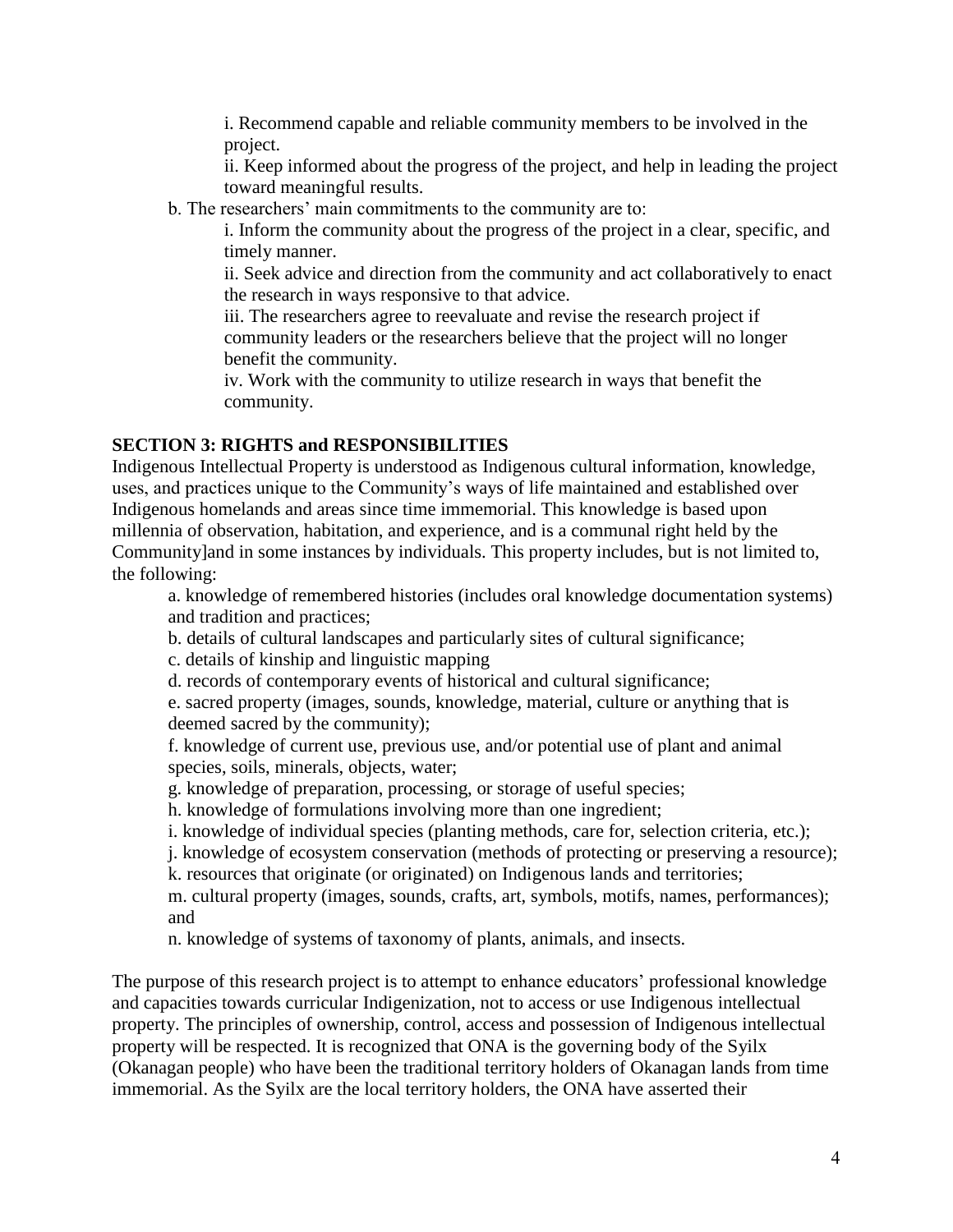responsibility for the well-being of Syilx people along with other diverse Indigenous peoples living on their traditional lands. The principles below recognize the need to respect the rights of individuals, and the rights of communities.

PRINCIPLES:

1. Individual raw data are confidential, and all participants' privacy will be protected by researchers.

2. Individuals will have the option to view their raw data and confirm its accuracy.

3. Okanagan traditional knowledge is Okanagan intellectual property and that property is protected by traditional regimes of stewardship.

4. The traditional knowledge of other Indigenous peoples residing on Okanagan territory is the intellectual property of those peoples, and that knowledge is protected by traditional regimes of stewardship.

5. ONA will view aggregate data, without individual identifiers, and remove Okanagan traditional knowledge as appropriate. If any aggregate data is recognized to be traditional knowledge of other Indigenous people, the researchers will direct the aggregate data to a designated representative from that community. If no such representative is available, ONA will be responsible for removing any information that appears to be traditional knowledge.

6. Principal investigators are responsible for data. All researchers will sign confidentiality agreements before access to raw data is permitted.

7. Raw data collected is confidential and no names will be attached to any records.

8. Paper copies of raw and aggregate data will be stored at the University of British Columbia in the locked filing cabinets of the Principal Investigators.

9. Electronic copies of all raw and aggregate data will be on a secured password protected computer folder accessible to the Principal Investigators and members of the research team.

10. Once vetted, aggregate data will be used to create reports, publications, and other types of communication for public consumption.

11. ONA will review the research results before being submitted for publication to ensure that Okanagan traditional knowledge is not divulged to the public and that errors are corrected prior to dissemination.

12. Research results will then be presented to other Indigenous communities as appropriate to ensure that traditional knowledge is not divulged to the public and that errors are corrected prior to dissemination. To ensure participation and respect for the diverse Indigenous peoples in the Okanagan Territory, the First Nation Friendship Centre and Métis Community Services of BC will also be an access point for presentations and disseminations.

13. Researchers will assist the Indigenous communities and peoples with opportunities to report on the aggregate data to benefit local Indigenous peoples (e.g., graduate student thesis, promoting awareness, applying for funding, improving and/or accessing services and programs). The outcomes will be used to construct culturally appropriate mechanisms for continued collaboration.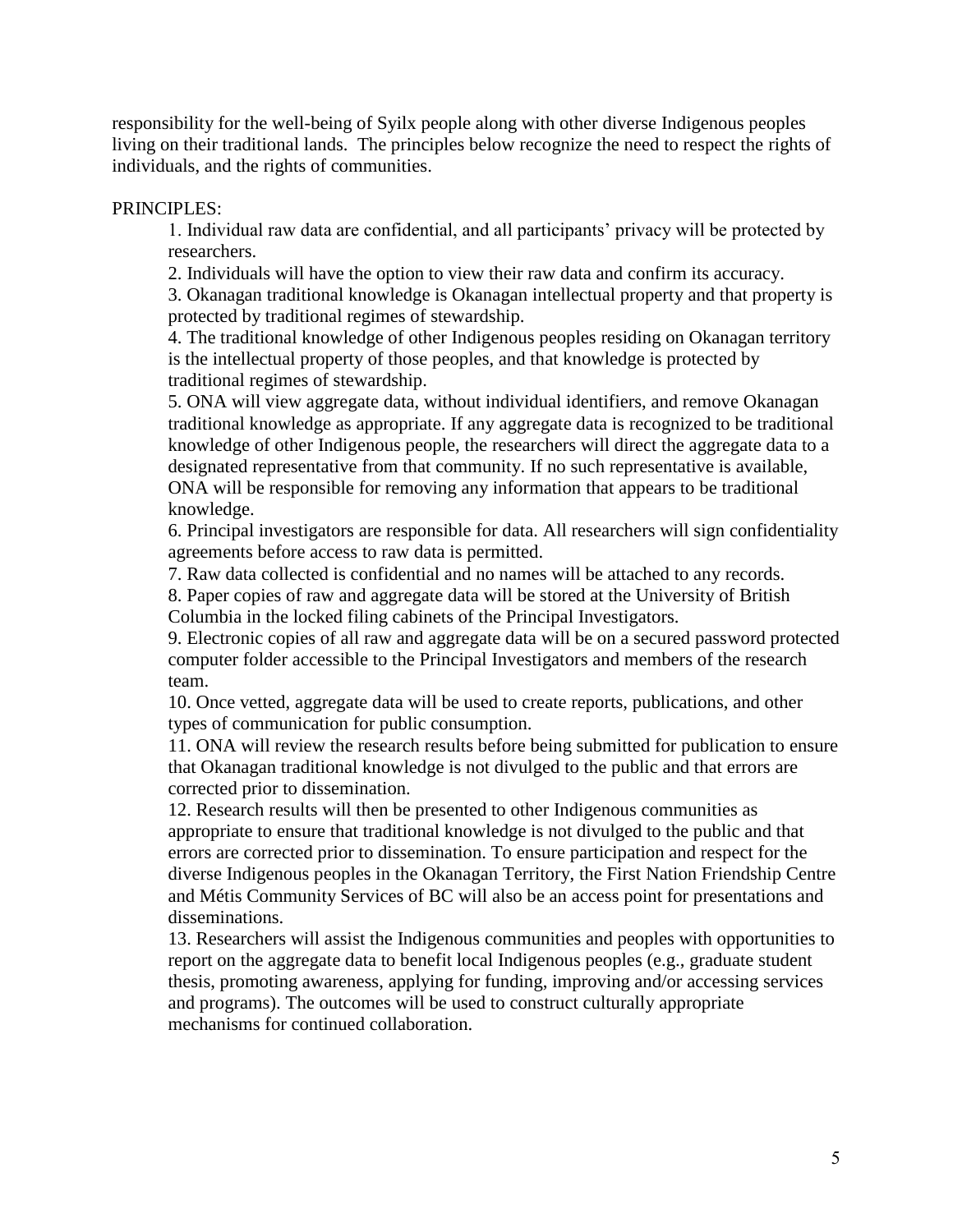# **SECTION 4: FUNDING AND BENEFITS**

FUNDING:

The researchers have received funding and other forms of support for this project from the Social Science Humanities Research Council (SSHRC) and all partners' contributions, in-kind and cash.

1. SSHRC expects funded investigators to disseminate their research findings through peerreviewed publications such as journals, manuscripts and books to maximize the impact and utility of their work.

2. Greater access to research publications will promote the ability of researchers and decision maker users in Canada and abroad to use and build on the knowledge needed to address significant challenges. Open access will promote accessibility to funded research and will serve to increase the international visibility of Canadian research. Recipients of funding will make every effort to ensure that their published research is freely available online within six months as outlined in the Policy on Research Outputs.

# BENEFITS:

Benefits to the researchers will include:

1. opportunities to gain knowledge about, and new insights into, collaborative

development of curricular practices in educative settings;

2. opportunities to develop mechanisms for sharing these practices and processes with other communities;

- 3. opportunities for students to gain research expertise in participatory research;
- 4. opportunities to gain experience developing community research agreements;

5. opportunities to assist local communities/organizations to access and/or improve curricular initiatives;

6. opportunities to publish peer-reviewed articles;

- 7. opportunities to present work at conferences;
- 8. opportunities for other forms of publications/communications/knowledge exchange.

Benefits to ONA, school district, and community partners will include:

1. opportunities for increased knowledge about Syilx peoples in the Okanagan valley;

2. opportunities to promote the recognition of the need for cultural safety practices;

3. opportunities to improve cultural safety guidelines in the Okanagan valley;

4. opportunities to develop strategies or plans for community curricular programs in the Okanagan valley;

5. opportunities for local Indigenous community members to gain further research skills and co-author publications;

6. opportunities to assist local communities/organizations to access and/or improve curricular initiatives;

7. opportunities to incorporate cultural safety assessment tools into practice;

8. opportunities to enhance well-being for local Indigenous people and communities;

9. opportunities to include research into the Nation's Health Plan;

10. opportunities to ensure cultural safety training is mandatory in education, health, and social sciences in the Okanagan valley;

11. opportunities for Okanagan Nation scholars to participate in research gathering and research reporting;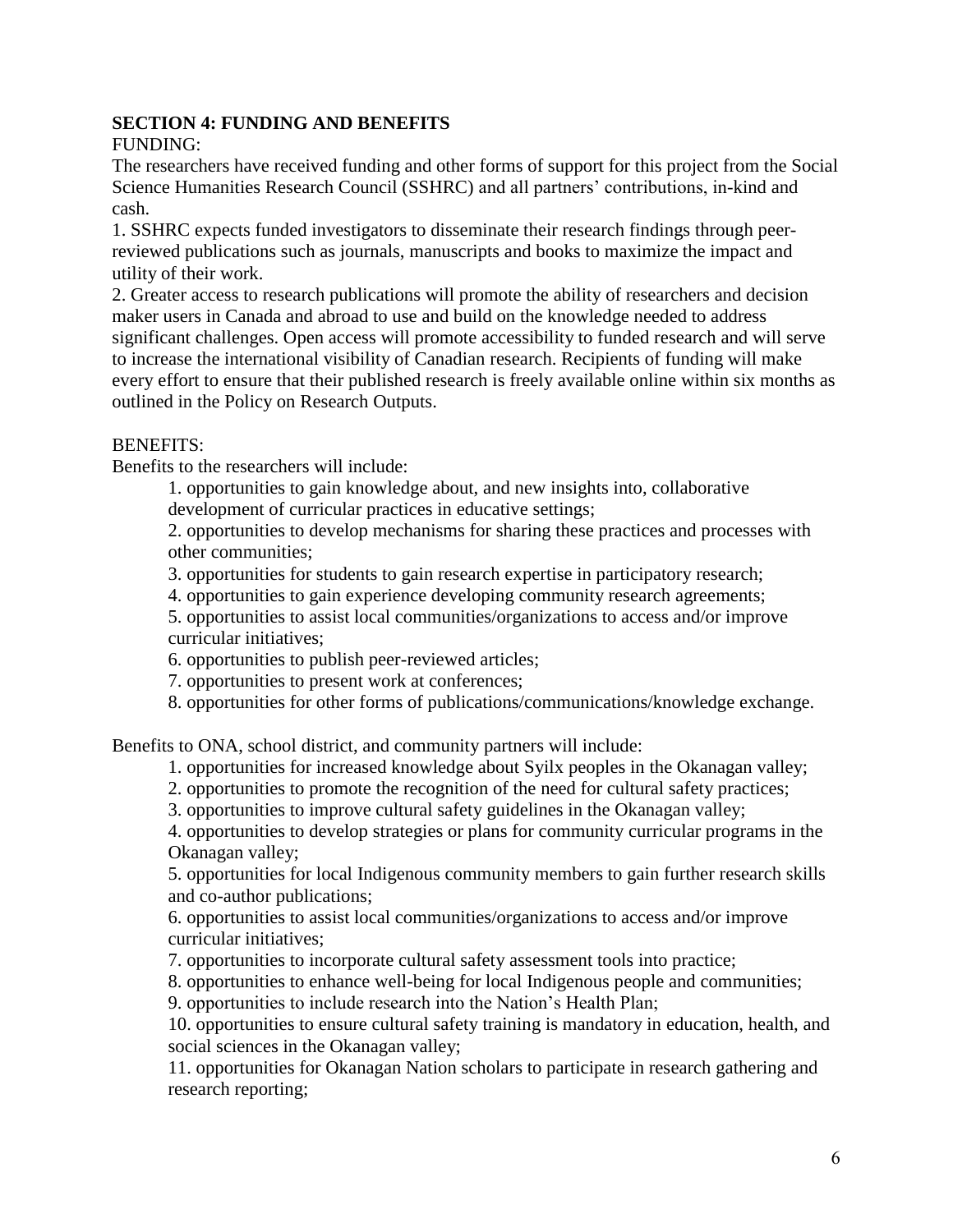12. opportunities for Okanagan Nation communities to utilize outcomes to implement Cultural Safety policies and practices that ensure protection from cultural intrusion, erosion, disruption, and misrepresentation.

## **SECTION 5: RESEARCH PROJECT**

Summary

Overarching Goals: to articulate the nature and roles of reciprocal curricular pathways for educators and their students; to enhance understandings of local Indigenous cultures and supports related to these groups; and to mobilize local, place-based, land-based First Nations ways of knowing and being.

Objective 1: to facilitate professional inquiry opportunities that disrupt educators' colonial relations and pedagogies

Site: unceded Syilx territories (Okanagan)

Partners: Okanagan Nation Alliance. Kelowna Museums Society, Kelowna Art Gallery, IndigenEYEZ, and Central Okanagan Public Schools (School District 23)

Participants: 12,000+ K-12 students, educators, and teacher education students

Combined research + knowledge mobilization activities, guided by our Advisory Strand: Knowledge-building research meetings; online resources and materials, repository of artefacts, annual reports, and virtual conference;

professional inquiry groups; community forums

#### Objective 2: to further reconciling efforts at the national level by reforming teacher education and professional development

Site: across Canada

Partners/Collaborators: Same as Obj 1, + U of Alberta, U of Ottawa, and U of Toronto

 $Combined research + knowledge mobilization activities:$ online virtual conference; cross-institutional virtual conversations two to three times per year + face-to-face meetings once per year

Figure 1: Two objectives in support of an overarching goal. This five-year project provides both depth of impact (Obj 1, targeting educators on Syilx territory) and breadth (Obj 2, targeting educators across the country).

**Expected Outcomes:** Working together to negotiate the practices of co-curricular-making will foster creative and critical learning that is locally derived, and will enable self-understandings within the larger world, enhancing relationships between Indigenous and non-Indigenous peoples. Locally, we will work alongside community organizations to respectfully share Sylix ways to care for tmx<sup>w</sup>ulax<sup>w</sup> (our land) and develop ways to learn and live better together that are guided by *captikwł (stories)*. Nationally, we will create experiential curricular pathways, mapping ways to reorient education toward reconciliation and to mobilize efforts accordingly. By the end of this five-year project, participating local educators and their students will have gained deeper understandings of Syilx culture with pedagogies responsive to the connections among land, culture, and understandings of self in the world. With our partners, we will have developed teacher education programs and professional development initiatives that reconceptualize education towards individual and collective agency, growth, and well-being, attending to the strengths and particularities of their students and the resources of place. Through the articulation of such decolonizing co-curricular-making, education ministries, districts, and institutions will engage and mobilize reconciliation-in-action across Canada.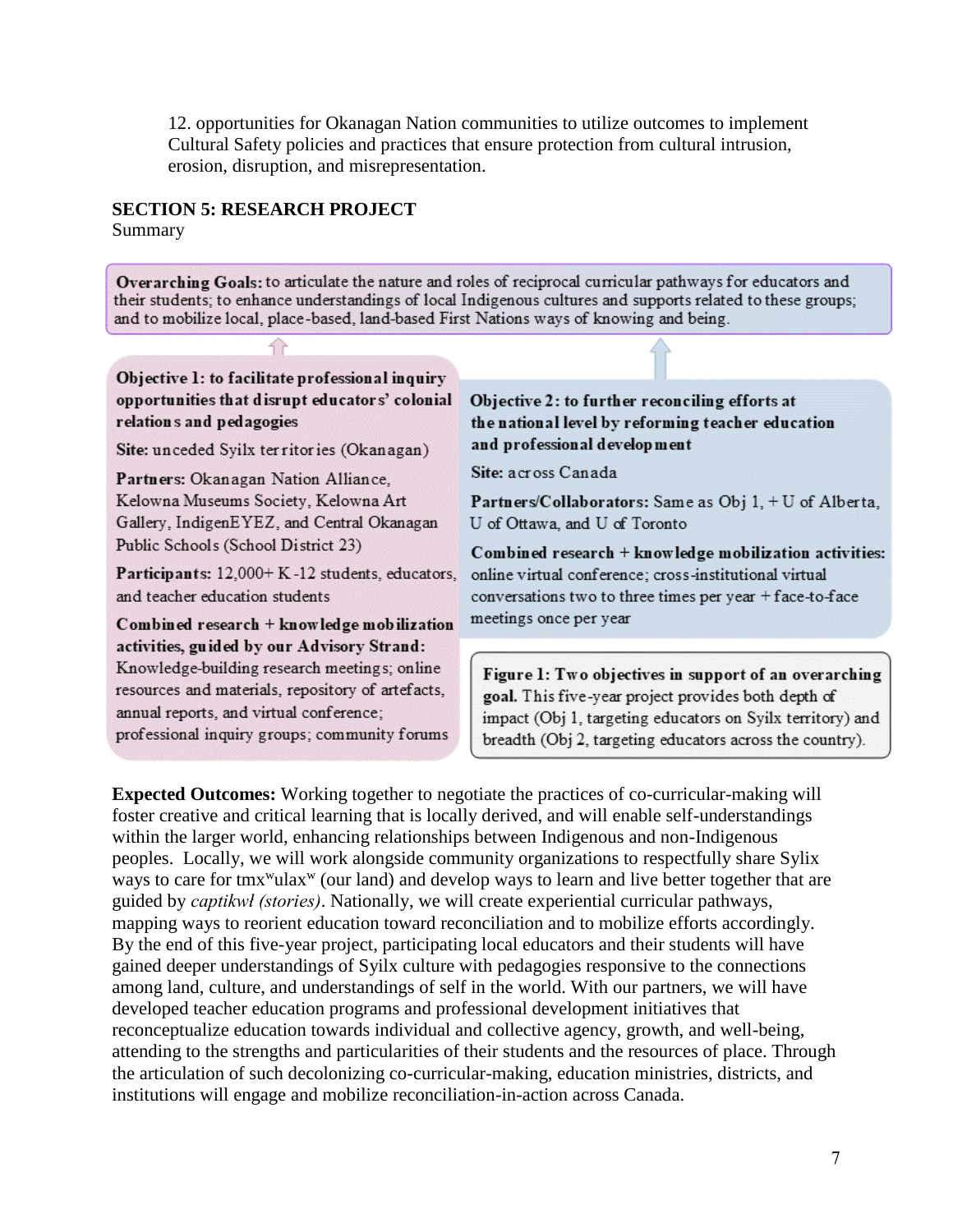We, the undersigned, represent the parties entering into this community research agreement. We have reviewed and approve this document.

| Community                          | Researchers                                 |
|------------------------------------|---------------------------------------------|
|                                    |                                             |
| Signature:                         | Signature <sup>3</sup>                      |
| Date: October 16, 2020             | Date: Oct. 16, 2020                         |
| <b>Pauline Terbasket</b>           | Margaret Macintyre Latta, Principal         |
| Executive Director,                | Investigator, Professor and Director of the |
| <b>Okanagan Nation Alliance</b>    | Okanagan School of Education, Faculty of    |
| 101-3535 Old Okanagan Hwy          | Education, UBC.                             |
| Westbank, British Columbia, Canada |                                             |
| V <sub>4T</sub> 3L <sub>7</sub>    | 3139 EME Building, 3333 University          |
|                                    | Way  Kelowna BC   V1V 1V7 Canada;           |
|                                    | Phone: 250 807 8119                         |
|                                    |                                             |

Team members include:

| Partners                         |                                   |
|----------------------------------|-----------------------------------|
| <b>Okanagan Nation Alliance</b>  | <b>Contact: Pauline Terbasket</b> |
|                                  | Westbank, BC                      |
| IndigenEYEZ                      | <b>Contact: Kelly Terbasket</b>   |
|                                  | Kelowna BC                        |
| Central Okanagan School District | Contact: Kevin Kaardal            |
|                                  | Kelowna, BC                       |
| Kelowna Art Gallery              | <b>Contact: Nataley Nagy</b>      |
|                                  | Kelowna BC                        |
| Kelowna Museums Society          | Contact: Linda Digby              |
|                                  | Kelowna, BC                       |

Research Team, Co-Investigators and Collaborators

| Terry L. Beaudry         | Central Okanagan Public Schools           |
|--------------------------|-------------------------------------------|
| Bill (William) Cohen     | The University of British Columbia (as of |
|                          | July 1, 2020)                             |
| Sabre L. Cherkowski      | The University of British Columbia        |
| Joanne DeGuevara         | Central Okanagan Public Schools           |
| Linda G. Digby           | Kelowna Museums Society                   |
| Dwayne T. Donald         | University of Alberta                     |
| Kevin G. Kaiser          | Central Okanagan Public Schools           |
| Wendy L. Klassen         | The University of British Columbia        |
| Jan M. Hare              | The University of British Columbia        |
| Margaret Macintyre Latta | The University of British Columbia        |
| Nicholas A. Ng-A-Fook    | University of Ottawa                      |
| <b>Richard Oliver</b>    | Central Okanagan Public Schools           |
| Rhonda Ovelson           | Central Okanagan Public Schools           |